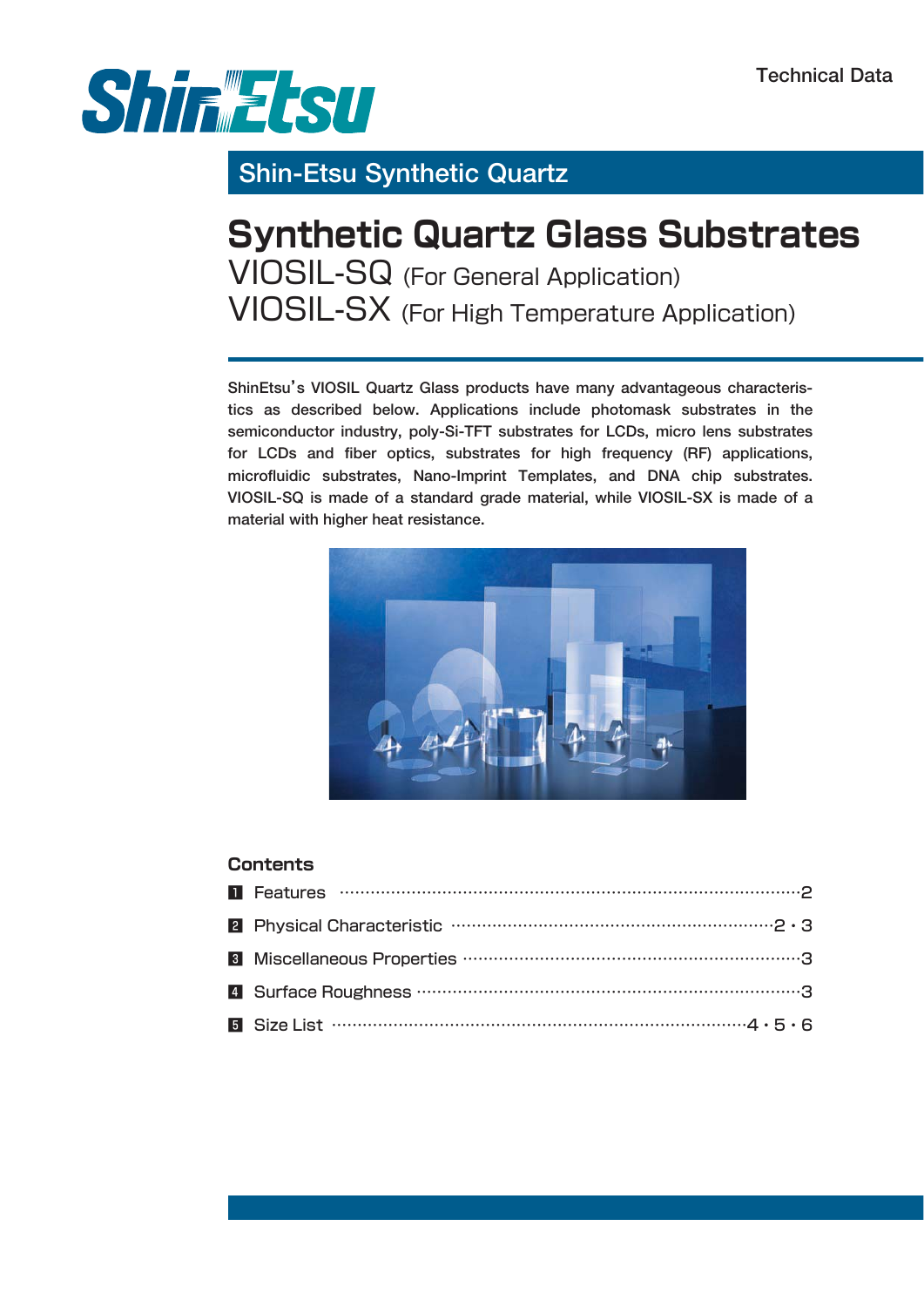### **n** Features

- 蘆Purity: high purity completely eliminates contamination.
- Chemical resistance: high stability against a variety of solvents.
- 蘆Heat resistance: high dimensional stability over a wide temperature range.
- **Transparency: high transmissivity over a wide range of wavelengths from UV to IR.**
- 蘆Fluorescence: no fluorescence over a wide range of wavelengths from UV to IR.
- 蘆Dielectric properties: low dielectric loss even at GHz frequencies.
- 蘆Surface: high flatness, high uniformity of thickness and smooth surface, thanks to techniques developed for photomask substrates used in LSI manufacturing.

### **2** Physical Characteristic

|                         | Impurities/ppb                   | Method           |                        |                |
|-------------------------|----------------------------------|------------------|------------------------|----------------|
| Elements                | <b>SX</b><br>SQ                  |                  | Fused quartz (natural) | of analysis    |
| Li                      | $\leq 1$                         | < 1              | 700                    | А              |
| Na                      | $\overline{<}$ 1                 | $\overline{1}$   | 1000                   | A              |
| Mg                      | $\overline{1}$                   | $\overline{<}$ 1 | 200                    | A              |
| AI                      | $\overline{<}$ 1                 | < 1              | 18000                  | А              |
| K                       | $\overline{<}$ 1                 | $\overline{<}$ 1 | 800                    | A              |
| Ca                      | $\leq 1$                         | $<$ 1            | 800                    | A              |
| Ti                      | $\overline{<}$ 1                 | < 1              | 800                    | A              |
| $\overline{\mathsf{v}}$ | $\overline{<}$ 1                 | $\overline{<}$ 1 |                        | Α              |
| Cr                      | < 1                              | < 1              | 1000                   | Α              |
| Mn                      | $\overline{<}$ 1                 | $<$ 1            |                        | А              |
| Fe                      | $\overline{<}$ 1                 | $\overline{<}$ 1 | 800                    | Α              |
| Co                      | $\overline{1}$                   | $\overline{1}$   |                        | $\overline{A}$ |
| Ni                      | $\overline{<}$ 1                 | $\overline{<}$ 1 | 100                    | Α              |
| Cu                      | $\leq 1$                         | < 1              | 70                     | Α              |
| Zn                      | $\overline{<}$ 1                 | $\overline{1}$   |                        | A              |
| Ge                      | $\overline{1}$<br>$\overline{1}$ |                  |                        | A              |
| As                      | $\overline{<}0.1$                | < 0.1            | 0.2                    | C              |
| Zr                      | $\overline{1}$                   | $\overline{1}$   |                        | A              |
| Mo                      | $\overline{<}$ 1                 | $\overline{1}$   |                        | Α              |
| Cd                      | $\overline{<}$ 1                 | < 1              |                        | A              |
| Sn                      | $\overline{1}$                   | $\overline{1}$   |                        | A              |
| Sb                      | < 1                              | < 1              |                        | A              |
| Pb                      | $\overline{<}$ 1                 | $<$ 1            |                        | А              |
| B                       | $\overline{<}$ 1                 | $\leq 1$         | 100                    | B              |
| P                       | $\overline{<}$ 1                 | $\overline{1}$   | 100                    | B              |
| U                       | < 0.1                            | < 0.1            | 0.3                    | C              |

A: Induced coupled plasma mass spectroscopy B: Induced coupled plasma emission spectroscopy

C: Radioactive analysis

### Heat Resistance



### **Purity Chemical Durability**



### Optical Transmission

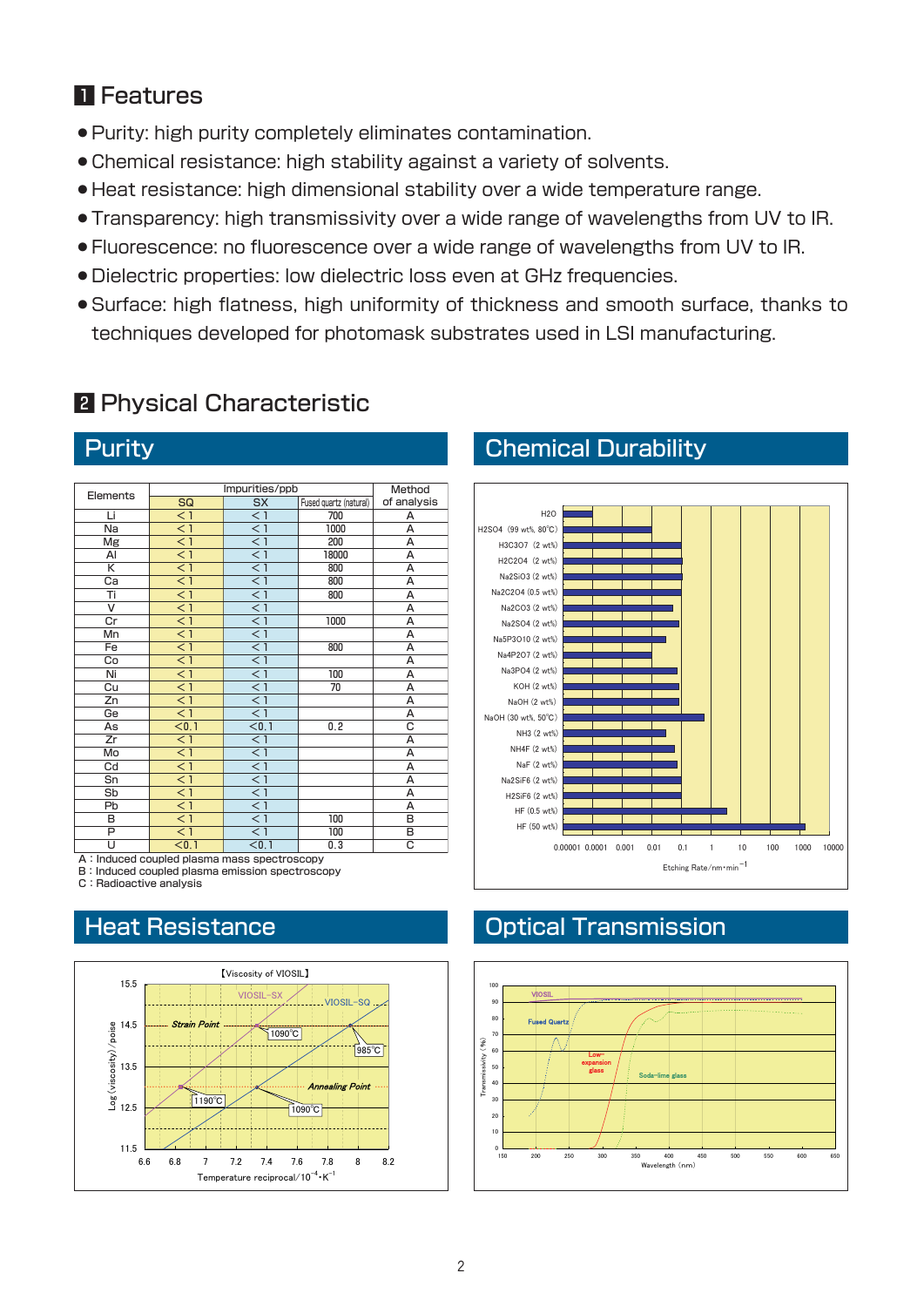

## **<sup>8</sup>** Miscellaneous Properties



## 4 Surface Roughness



Measured with AFM (Atomic Force Microscope), Size:1um<sup>2</sup> area.

## Fluorescent Intensity **Dielectric Properties**

|                                                       |                             |                             |                             |                              | $(20^{\circ}C)$                      |
|-------------------------------------------------------|-----------------------------|-----------------------------|-----------------------------|------------------------------|--------------------------------------|
| Frequency                                             | 1 MHz                       | <b>100 MHz</b>              | 1 GHz                       | 30 GHz                       | 60 GHz                               |
| Dielectric constant $(\varepsilon_1)$                 | 3.9                         | 3.9                         | 3.9                         | 3.9                          | 3.9                                  |
| Dielectric loss $(\tan \delta)$                       | $< 1 \times 10^{-4}$        | $< 1 \times 10^{-4}$        | $< 1 \times 10^{-4}$        | $4 \times 10^{-4}$           | $7 \times 10^{-4}$                   |
| [Dielectric Properties of other materials (examples)] |                             |                             |                             |                              |                                      |
| <b>Material</b>                                       | Sodalime glass              |                             |                             | Pyrex                        | <b>Mica</b>                          |
| Frequency                                             | 100 Hz                      | 1 MHz                       | 100 Hz                      | 1 MHz                        | 1 MHz                                |
| Dielectric constant $(\varepsilon)$                   | 8.3<br>$7.8 \times 10^{-2}$ | 6.9<br>$1.0 \times 10^{-2}$ | 4.8<br>$1.3 \times 10^{-2}$ | 4.6<br>$0.46 \times 10^{-2}$ | $\overline{7}$<br>$2 \times 10^{-4}$ |

## **Thermal Expansion Mechanical Properties**

| Mechanical Properties     | unit              | <b>VIOSIL</b> |
|---------------------------|-------------------|---------------|
| specific gravity $(\rho)$ | $\mathrm{g/cm}^2$ | 2.202         |
| Poison's ratio $\sigma$   |                   | 0.17          |
| Young's modulus $(E)$     | $\text{kgw/mm}^2$ | 7380          |
| shear modulus $(G)$       | $\text{kgw/mm}^2$ | 3150          |
| Vicker's hardness (Hv)    | $\text{kgw/mm}^2$ | 784           |

## P-Grade (Ra  $\leq$ 1.0 nm) W,M-Grade (Ra  $\leq$ 0.3 nm) S-Grade (Ra  $\leq$ 0.2 nm)

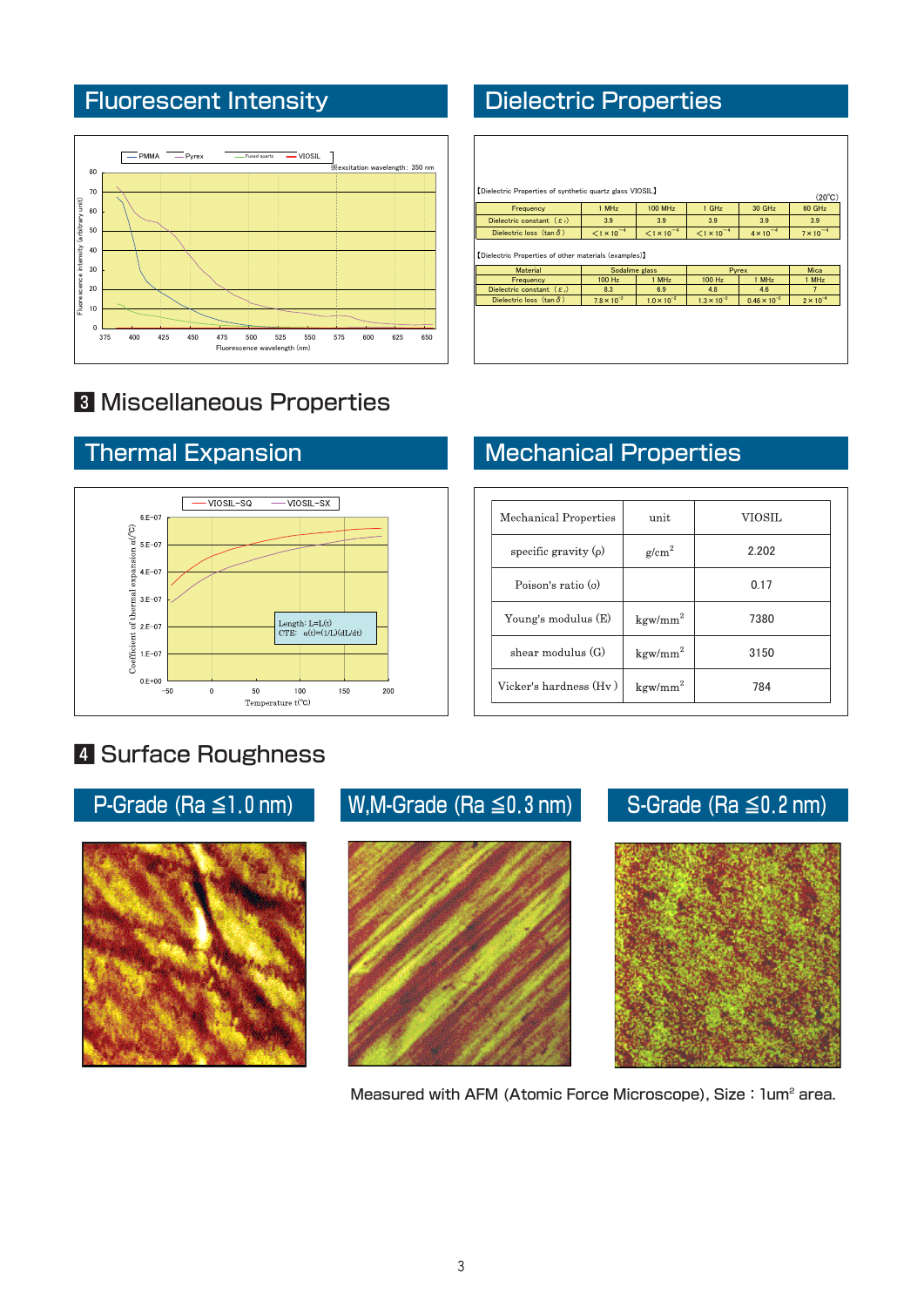### **F** Size List

Our integrated production line incorporates all steps from the production of synthetic quartz to cutting and polishing of substrates. We can also provide substrates in sizes and specifications other than those listed below. Feel free to contact us with any requests.

| <b>Material</b> | <b>Product Name</b> | Diameter<br>(mm)             | <b>Thickness</b><br>(mm) |
|-----------------|---------------------|------------------------------|--------------------------|
| SQ or SX        | VIOSIL-SG1A         | $(25.4 \times 76.2) \pm 0.1$ | $1.0 \pm 0.02$           |
| SQ or SX        | VIOSIL-SG1B         | $(25.4 \times 76.2) \pm 0.1$ | $0.6 \pm 0.02$           |
| SQ or SX        | VIOSIL-SG1C         | $(25.4 \times 76.2) \pm 0.1$ | $0.2 + 0.02$             |
| SQ or SX        | VIOSIL-SG2A         | $(25.0 \times 75.0) \pm 0.1$ | $1.0 \pm 0.02$           |
| SQ or SX        | VIOSIL-SG2B         | $(25.0 \times 75.0) \pm 0.1$ | $0.6 \pm 0.02$           |
| SQ or SX        | VIOSIL-SG2C         | $(25.0 \times 75.0) \pm 0.1$ | $0.2 \pm 0.02$           |

#### 1. Slide Glass Size/Square Type

#### 2. Wafer Size/Circle Type

| <b>Material</b> | <b>Product Name</b>   | Diameter<br>(mm) | <b>Thickness</b><br>(mm) | OF or Notch<br>(mm) | Edge<br>(mm)    |
|-----------------|-----------------------|------------------|--------------------------|---------------------|-----------------|
| SQ or SX        | 3W525WR/SX3W525WE     | 76.20±0.25       | $0.525 \pm 0.020$        | $22.5 \pm 2.0$      | $0.35 \pm 0.10$ |
| SQ or SX        | 3W1000WR/SX3W1000WR   | 76.20±0.25       | 1.000±0.020              | $22.5 \pm 2.0$      | $0.80 + 0.10$   |
| SQ or SX        | 4W525WR/SX4W525WE     | 100.00±0.25      | $0.525 \pm 0.020$        | $32.5 \pm 2.0$      | $0.35 \pm 0.10$ |
| SQ or SX        | 4W1000WR/SX4W1000WE   | 100.00±0.25      | 1.000±0.020              | $32.5 \pm 2.0$      | $0.80 \pm 0.10$ |
| SQ              | <b>5W550WR</b>        | 125.00±0.25      | $0.550 \pm 0.020$        | $42.5 \pm 2.0$      | $0.35 \pm 0.10$ |
| SQ              | 5W625WR               | 125.00±0.25      | $0.625 \pm 0.020$        | $42.5 \pm 2.0$      | $0.35 \pm 0.10$ |
| SQ or SX        | 6W625WE/SX6W625WE     | 150.00±0.25      | $0.625 \pm 0.020$        | $47.5 \pm 2.0$      | $0.35 \pm 0.10$ |
| SQ or SX        | 6W675WE/SX6W675WE     | 150.00±0.25      | $0.675 \pm 0.020$        | $57.5 \pm 2.0$      | $0.35 \pm 0.10$ |
| <b>SX</b>       | SX6W800WE             | 150.00±0.25      | $0.800 \pm 0.020$        | $47.5 \pm 2.0$      | $0.35 \pm 0.10$ |
| SQ              | 6W1100WR              | 150.00±0.25      | 1.100±0.020              | $47.5 \pm 2.0$      | $0.80 \pm 0.10$ |
| SQ or SX        | 8W725WEY/SX8W725WEY   | 200.00±0.25      | $0.725 \pm 0.020$        | <b>Notch</b>        | $0.50 \pm 0.10$ |
| SQ or SX        | 8W800WE/SX8W800WE     | 200.00±0.25      | $0.800 \pm 0.020$        | $57.5 \pm 2.0$      | $0.50 \pm 0.10$ |
| SQ or SX        | 12W1200WE/SX12W1200WE | 300.00±0.25      | 1.200±0.020              | <b>Notch</b>        | $0.85 \pm 0.10$ |

 $Notch = Angle : 90° + 5° - 1°$ , Depth: 1mm +0.25, -0.00mm (Based on SEMI standard).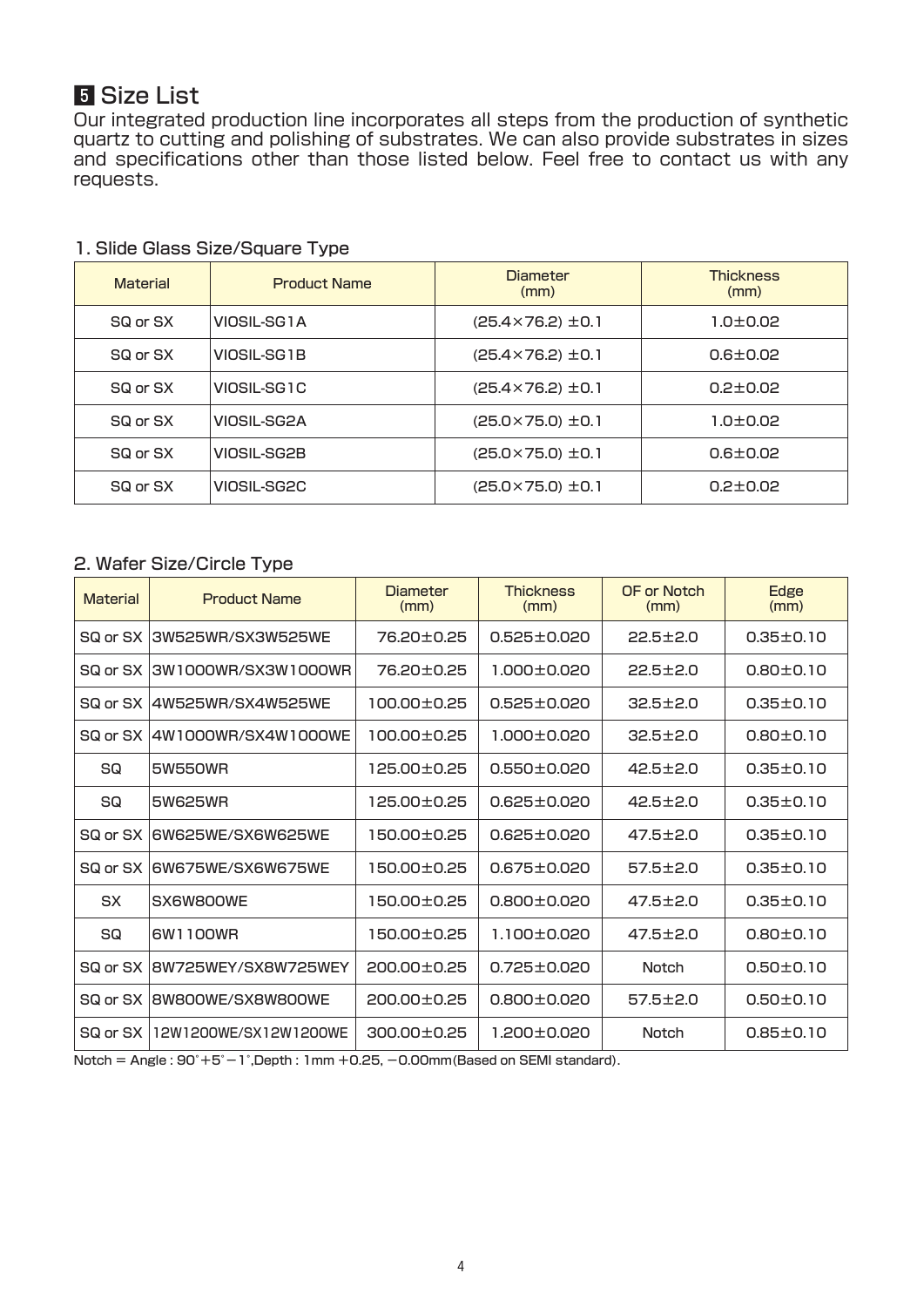|                     | <b>Diameter</b>    |                  | <b>Thickness</b> | <b>Flatness</b>  |                   |
|---------------------|--------------------|------------------|------------------|------------------|-------------------|
| <b>Product Name</b> | <b>Size</b>        | <b>Tolerance</b> | <b>Size</b>      | <b>Tolerance</b> | <b>Front Side</b> |
|                     | mm                 | mm               | mm               | mm               | um                |
| SMS2506E5           | $63.1 \times 63.1$ | ±0.2             | 1.50             | ±0.10            | 5                 |
| SMS3006E5           | 75.8×75.8          | ±0.2             | 1.50             | ±0.10            | 5                 |
| <b>SMS4006E2C</b>   | 101.2×101.2        | ±0.2             | 1.50             | ±0.10            | 2                 |
| <b>SMS4009E2C</b>   | 101.2×101.2        | ±0.2             | 2.30             | ±0.10            | 2                 |
| SMS5009E5           | 126.6×126.6        | ±0.2             | 2.30             | ±0.10            | 5                 |
| SMS6009E5           | 152.0×152.0        | ±0.2             | 2.30             | ±0.10            | 5                 |
| SMS6012E2C          | 152.0×152.0        | ±0.2             | 3.05             | ±0.10            | 2                 |
| SMS6015E2C          | 152.0×152.0        | ±0.2             | 3.80             | ±0.10            | 2                 |
| SMS6025E2           | 152.0×152.0        | ±0.2             | 6.35             | ±0.10            | 2                 |
| SMS7012E2C          | 177.4×177.4        | ±0.2             | 3.05             | ±0.10            | 2                 |
| SMS7015E2C          | 177.4×177.4        | ±0.2             | 3.80             | ±0.10            | 2                 |
| SMS7Q15E2           | 184.15×184.15      | ±0.2             | 3.80             | ±0.10            | 2                 |
| SMS8009E10          | 200.0×200.0        | ±0.2             | 2.30             | ±0.10            | 10                |
| SMS8012E10          | 200.0×200.0        | ±0.2             | 3.05             | ±0.10            | 10                |
| SMS9025E10          | 228.2×228.2        | ±0.2             | 6.35             | ±0.10            | 10                |
| SMS1420E10          | 355.2×355.2        | ±0.2             | 5.10             | ±0.10            | 10                |
| SZS5009E5           | 126.6×126.6        | ±0.2             | 2.30             | ±0.10            | 5                 |
| SZS5018E5           | 126.6×126.6        | ±0.2             | 4.60             | ±0.10            | 5                 |
| SZS6025E2           | 152.0×152.0        | ±0.2             | 6.35             | ±0.10            | 2                 |
| SZS7012E10          | 177.4×177.4        | ±0.2             | 3.05             | ±0.10            | 10                |
| SZS8009E10          | 200.0×200.0        | ±0.2             | 2.30             | ±0.10            | 10                |
| SZS8012E10          | 200.0×200.0        | ±0.2             | 3.05             | ±0.10            | 10                |

#### 3. Size of Synthetic Quartz Glass for LSI Photomask Substrates